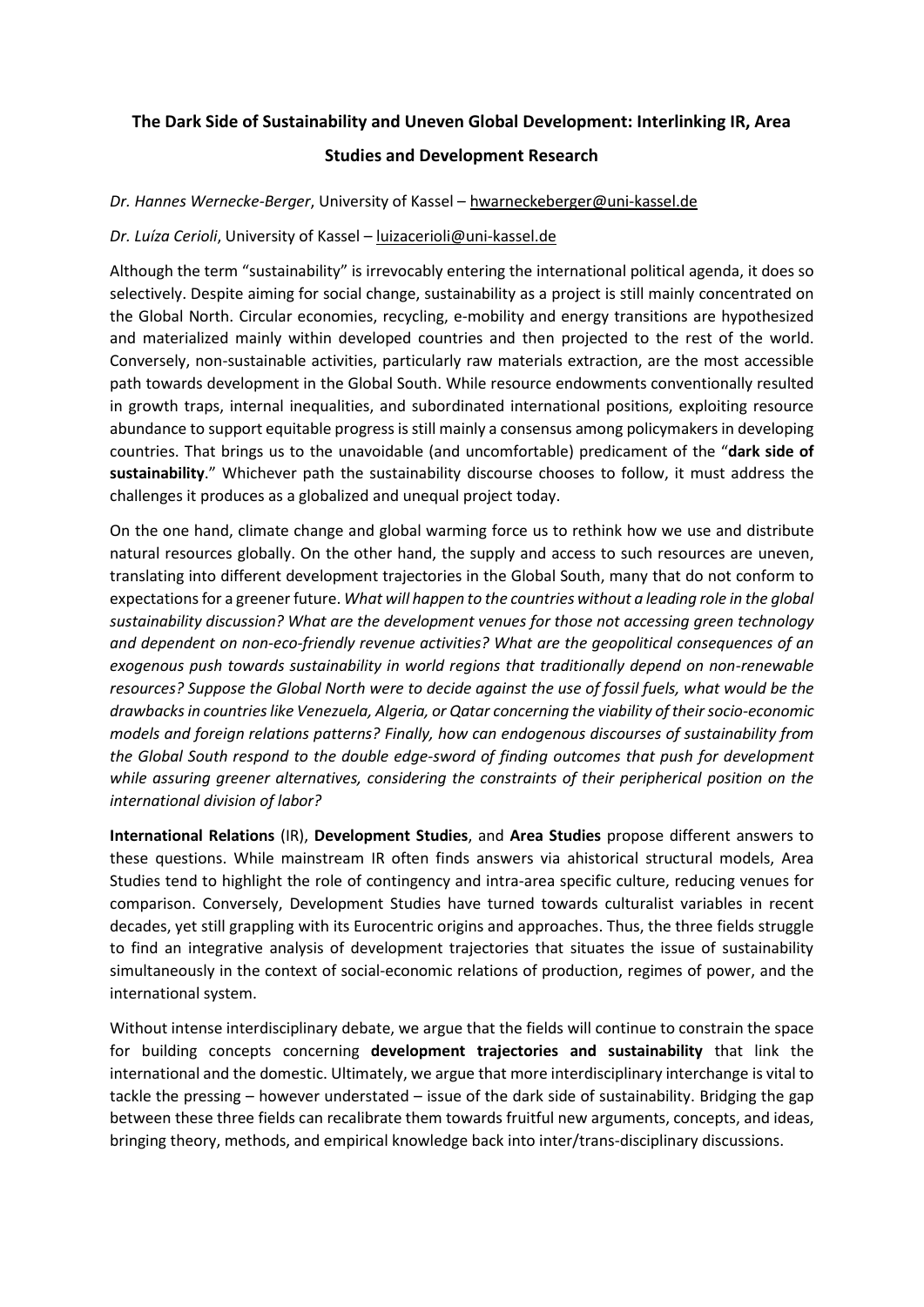## **Themes and Topics**

This workshop aims to bring together approaches from IR, Development Studies and Area Studies interested in a cross-area and interdisciplinary dialogue. The goal is to create a forum for de-Westernizing Science and expand our knowledge about the dark side of sustainability and casespecific, regional and/or global trajectories of development.

## *Thus, we are particularly interested in the following issues related to the dark sides of sustainability:*

- Analysis of the dark sides and uneven global development.
- Comparative approaches to trajectories of development.
- Interconnectivity between domestic and international factors shaping sustainability.
- The interdependency between North and South in an increasingly globalized environment.
- Critical approaches towards global sustainability as a Global North project and its alternatives.

## *The workshop will be tentatively divided into the following themes:*

# **1. Theoretical and Methodological Approaches to Dark Sides of Sustainability and Uneven Global Development**

So far, IR, Development Studies and Area Studies have struggled to engage in a joint discussion about their methodological and theoretical (in)congruencies and how to produce new and critical arguments about global processes and their local materializations. This theme engages in such a discussion and aims at bringing together heterodox approaches to the dark sides of sustainability and the dynamics of uneven global development. The workshop is interested in papers addressing externalities and problematic consequences of the drive towards sustainability in the Global North and its impact on the Global South. How can we theorize this sustainability trap? What are the possible consequences for societies and states locked within this trap and for the international system as a whole? This theme concerns papers that explicitly underscore and build theoretical approaches as well as comparative methodologies. Which are the paradigmatic and crucial cases? How can we analyze and compare them?

## **2. Interconnectivity between domestic and international factors shaping the sustainability**

This theme turns the lenses to the Global South and focuses on the many ways of perceiving and reacting to global sustainability. We are looking for papers that explore how developing countries, particularly those linked with extractivism and natural resource rents, balance their ambitions to deliver social-economic progress with the exogenous pressure from the global sustainability discourse. Do these countries perceive a new type of global inequality and exclusion? Which alternatives are emerging in the Global South, and how do they engage or compete with the Global North? Are class dynamics and state-society relations being affected by the ambitions to turn towards a greener economy? We are interested in issues concerning the social relations of production and how this plays out on the configuration of positions in the international order. Papers related to processes of statesociety contestation and competitive projects for development in the broader framing of the international system are also welcomed.

## **3. The interdependency between North and South in an increasingly globalized environment**

This theme focuses on the geopolitical (wanted and unwanted) consequences of sustainability. A shift towards a greener economy or a more sustainable development means undoubtedly adjustments to international relations and geopolitical patterns. However, which patterns change, and which remain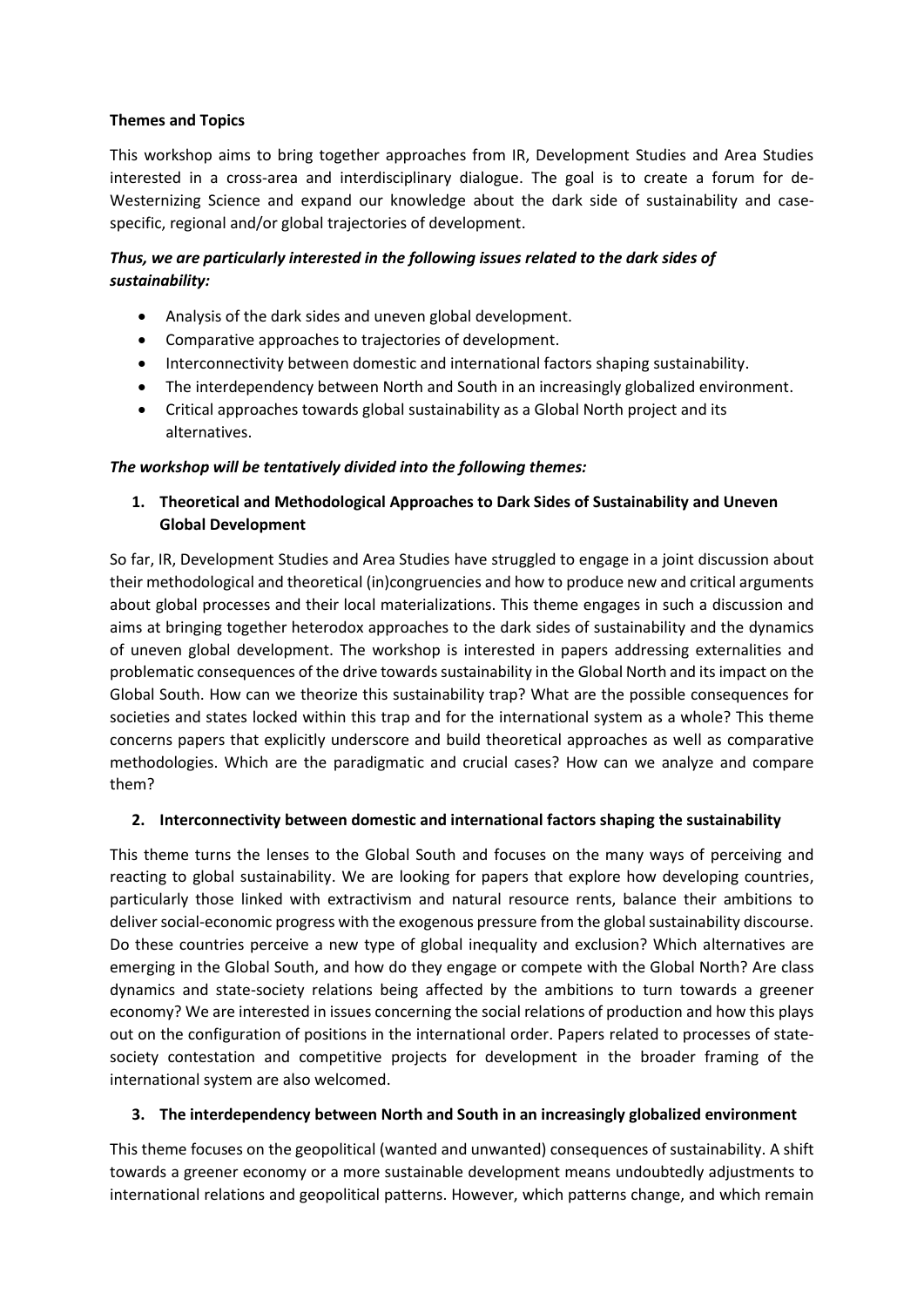the same? We seek papers offering historical analysis concerning trajectories of development that combine international, sociological, and economic aspects. For example, the production, supply, and distribution of raw materials in a growing context of scarcity can be employed as determining factors in foreign policy, security issues and global economic cartels. How are interdependency, inequality, and specialization produced, reproduced, and maintained in the international division of labor? Can a race for greener development trajectories generate geopolitical competition, alter alliances, or provoke inter-state conflicts? Moreover, we seek papers that offer multifactorial explanations exploring the interconnectivity between the domestic and international concerning development trajectories – in terms of space, positionality, and time. Also, interconnectivity should raise questions about class division and its internationalized nature, considering that domestic power structures are embedded in many complex global power relations.

#### **4. Learning from the past, planning for a transdisciplinary future.**

A key argument of this workshop is that the three fields working with the topic – IR, Development Studies, and Area Studies – are far from their potential concerning intellectual exchange. Improving this cross-discipline exchange is essential to reach innovative theories, methods, and concepts that comprehensively and inclusively tackle these dark sides of sustainability. We part from the principle that there is still the tendency within IR debates to overlook economic asymmetries and differences within agencies concerning uneven global development. Furthermore, IR tends towards parsimony and Western cases, leading to the universalization of very specific development trajectories. In contrast, Area Studies often ignore the weight of global processes and how they affect intra-area contexts. Finally, Development Studies finds itself in the middle of this Area vs. Discipline dilemma and has so far failed to guide both IR and Area Studies towards a common ground that takes advantage of its own valuable terms and concepts. Thus, with this final theme, we look for metatheoretical discussions about interconnecting these fields, exploring the links, the gaps, and the miscommunications present in the literature.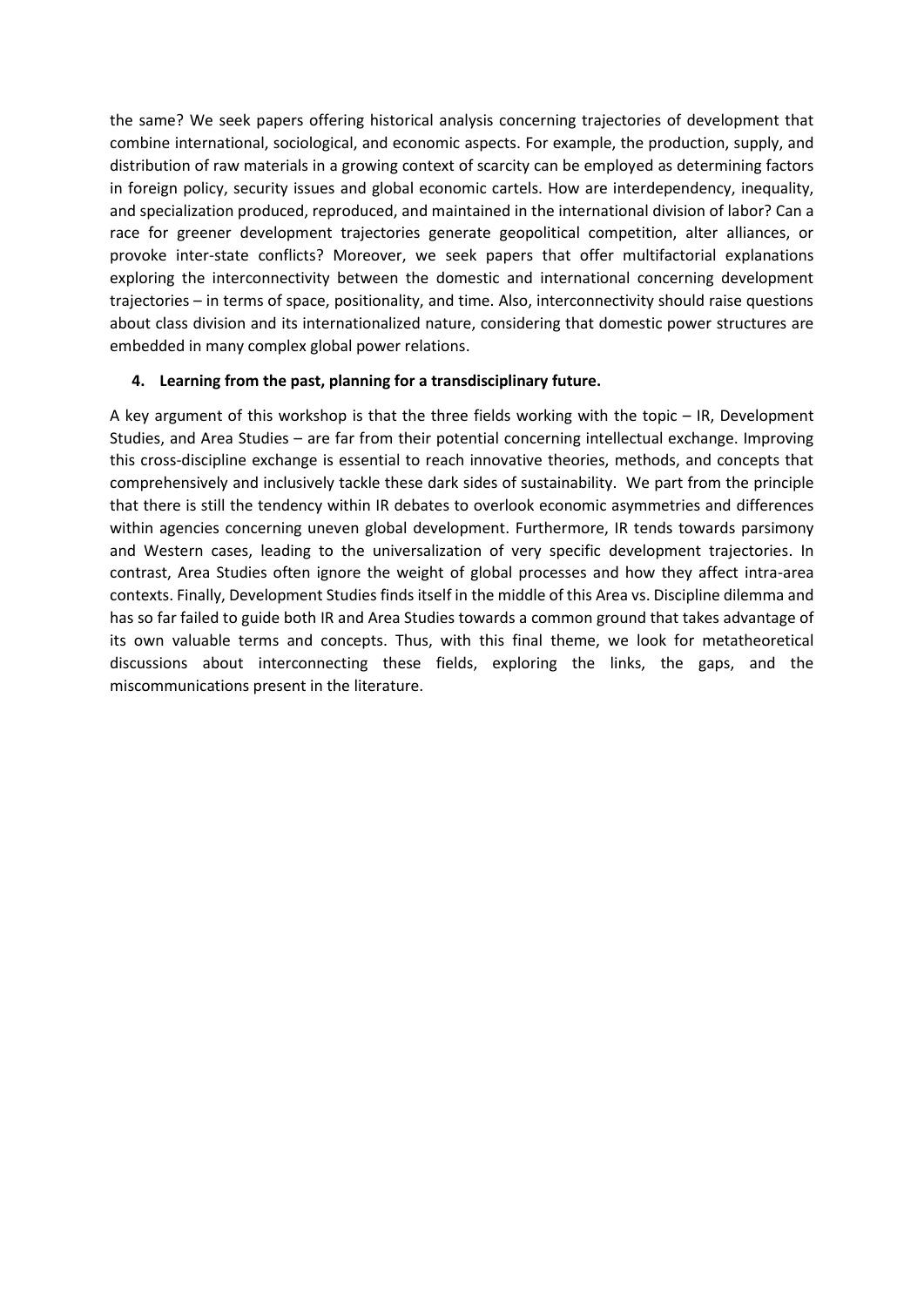# **Dr. Hannes Warnecke-Berger, University of Kassel**

# *Extractivism.de Project Coordinator*

Dr. Hannes Warnecke-Berger is a senior researcher at the University of Kassel and the coordinator of the project Extractivism.de, from the University of Kassel and the University of Marburg, funded by the German Federal Ministry of Education and Research (BMBF). Today, his research concerns connecting Development Studies and Political Economy in countries that depend on the extractivist social-economic development model. His further interests related to North-South relations, development theory, rents, and migration. He has led research projects on migration and remittances, as well as on violence and development. Moreover, he has worked within the Collaborative Research Center 1199 "Spatialization Processes under Conditions of Globalization" at the University of Leipzig. He received his doctorate with a thesis about the different forms of violence in Central America and the Caribbean at the University of Leipzig. In addition, he studied Political Science, Law and Sociology at the University of Leipzig and Institut d'Etudes Politiques, Science Po – Bordeaux.

#### • **Recent publications:**

Warnecke-Berger, H. and Ickler, J. (Eds.) **Political Economy of Extractivism. Global Perspectives on the Seduction of Rent**. New York; London: Routledge (*forthcoming*).

Warnecke-Berger, H. (Ed.) (2021), **Development, Capitalism, and Rent: The Political Economy of Hartmut Elsenhans**, Palgrave Macmillan.

Warnecke-Berger, H. (2018), **Politics and Violence in Central America and the Caribbean**, Palgrave Macmillan.

Pisarz-Ramirez, G. and Warnecke-Berger, H. (Eds.) (2018), **Processes of Spatialization in the Americas: Configurations and Narratives**, Peter Lang.

Warnecke-Berger, H. (2021). **Fixing the Labour Surplus in Existing Economic Structures.** In N. Wilcock & E. Federzoni dos Santos (Eds.), Not Paying the Rent: Imagining a Fairer Capitalism (pp. 157– 166). Palgrave Macmillan.

Warnecke-Berger, H. (2021). **Rent, Capitalism and the Challenges of Global Uneven Development.** In Warnecke-Berger, H. (Ed.). Development, Capitalism, and Rent: The Political Economy of Hartmut Elsenhans (pp. 1-17). Palgrave Macmillan.

Warnecke-Berger, H. (2020). **Die Selbstreproduktion der Gewalt? Zentralamerika nach den Bürgerkriegen.** In S. Peters (Ed.), Gewalt und Konfliktbearbeitung in Lateinamerika (pp. 33–52). Nomos.

Warnecke-Berger, Hannes (2021). **Dynamics of Global Asymmetries: How Migrant Remittances (Re- )Shape North-South Relations.** *Third World Quarterly*.

Warnecke-Berger, H. (2020). **Capitalism, Rents and the Transformation of Violence. International Studies**, 57(2), 111–131.

Warnecke-Berger, H. (2020). **Remittances, the Rescaling of Social Conflicts, and the Stasis of Elite Rule in El Salvador. Latin American Perspectives**, 47(3), 202–220.